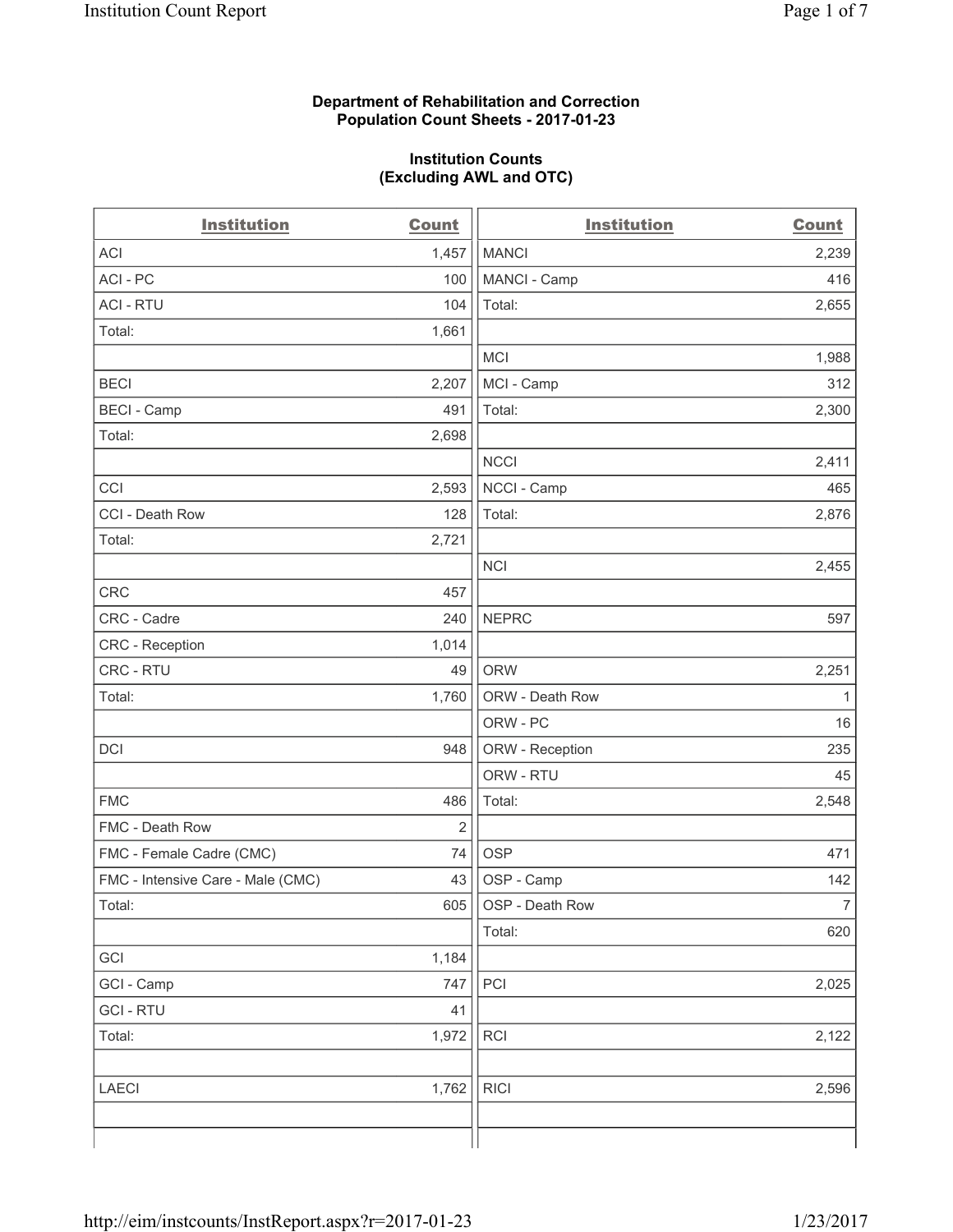| LECI                     | 2,077 | SCI              |                          | 2,022  |
|--------------------------|-------|------------------|--------------------------|--------|
| LECI - Camp              | 180   |                  |                          |        |
| Total:                   | 2,257 | <b>SOCF</b>      |                          | 1,165  |
|                          |       | SOCF - RTU       |                          | 61     |
| LOCI                     | 2,266 | Total:           |                          | 1,226  |
| LORCI                    | 236   | <b>TCI</b>       |                          | 1,080  |
| LORCI - Cadre            | 163   | TCI - Camp       |                          | 439    |
| <b>LORCI - Reception</b> | 1,059 | Total:           |                          | 1,519  |
| Total:                   | 1,458 |                  |                          |        |
|                          |       | <b>TOCI</b>      |                          | 1,023  |
| <b>MACI</b>              | 1,067 | <b>TOCI - PC</b> |                          | 100    |
| MACI - Minimum           | 1,254 | Total:           |                          | 1,123  |
| Total:                   | 2,321 |                  |                          |        |
|                          |       | <b>WCI</b>       |                          | 1,161  |
|                          |       | WCI - RTU        |                          | 82     |
|                          |       | Total:           |                          | 1,243  |
|                          |       |                  | <b>Total Population:</b> | 50,356 |

\* The Total Population includes 30 Offenders with Reason Codes 30 & 31. \*\* The Total Population includes 39 Offenders with Reason Code 0A.

| <b>Male Population by Security Level</b><br>(Include AWL and Exclude OTC) |             |            |          |  |  |
|---------------------------------------------------------------------------|-------------|------------|----------|--|--|
| evel                                                                      | <b>Body</b> | <b>AWL</b> | $(-OTC)$ |  |  |
|                                                                           | 10E         |            |          |  |  |

| <b>Security Level</b>  |                   | <b>Body</b> | <b>AWL</b> | <u>(-OTC)</u> | <b>Total</b> |
|------------------------|-------------------|-------------|------------|---------------|--------------|
| Total Level 5          |                   | 105         | 3          |               | 107          |
| Total Level 4          |                   | 1,959       | 28         | 25            | 1,962        |
| Total Level 3          |                   | 11,840      | 150        | 123           | 11,867       |
| Total Level 2          |                   | 16,242      | 237        | 152           | 16,327       |
| Total Level 1          |                   | 15,804      | 162        | 68            | 15,898       |
| <b>Total Death Row</b> |                   | 138         |            | 0             | 139          |
|                        | <b>Total Male</b> | 46,088      | 581        | 369           | 46,300       |

## **Female Population by Institution (Include AWL and Exclude OTC)**

| <b>Institution</b>       | <b>Body</b> | <b>AWL</b> | $(-OTC)$ | <b>Total</b> |
|--------------------------|-------------|------------|----------|--------------|
| <b>DCI</b>               | 948         | 12         | 9        | 951          |
| <b>FMC</b>               | 22          |            |          | 25           |
| FMC - Female Cadre (CMC) | 74          | 0          | 0        | 74           |
| <b>NEPRC</b>             | 597         | 18         | 12       | 603          |
| <b>ORW</b>               | 2,251       | 49         | 29       | 2,271        |
|                          |             |            |          |              |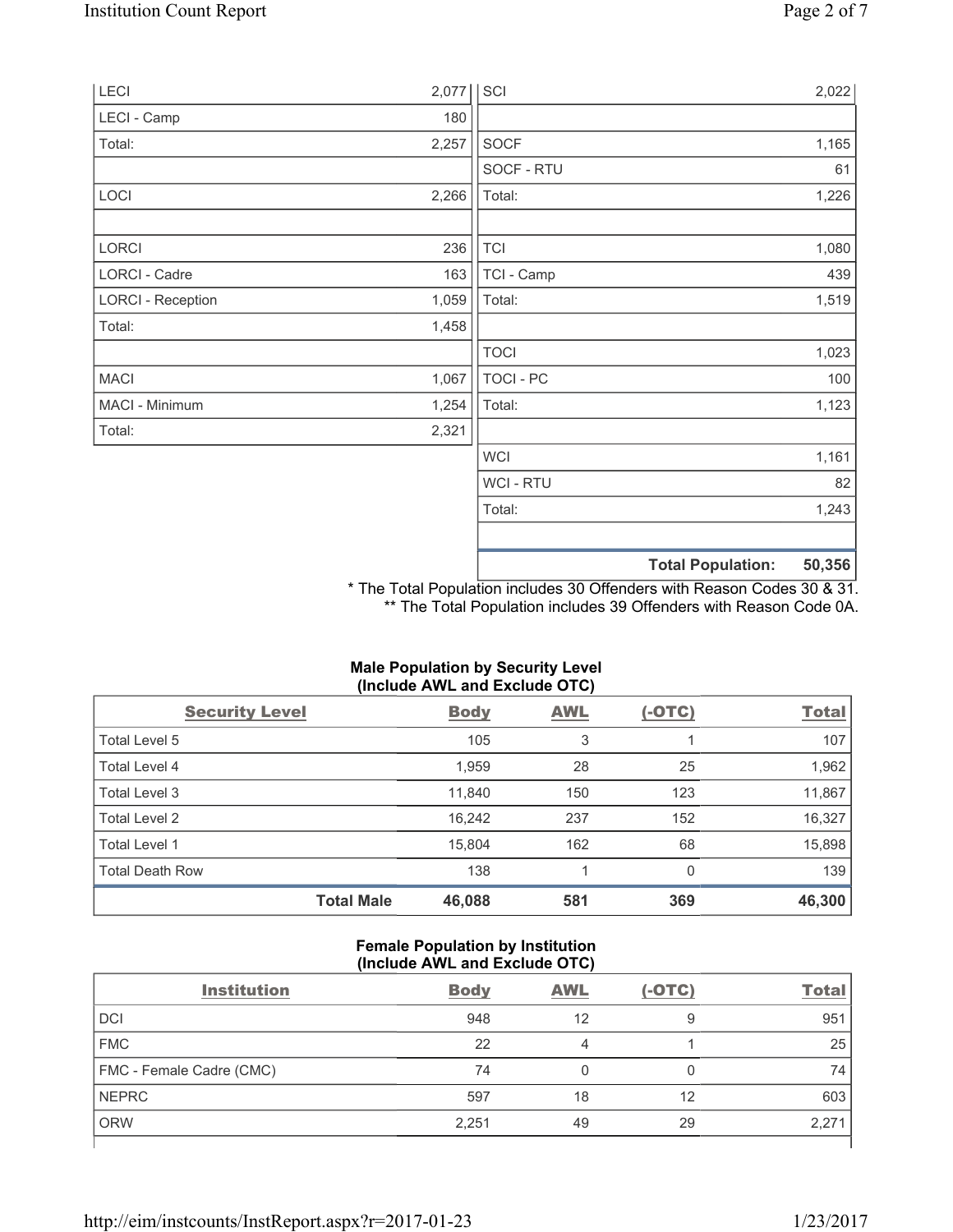| <b>ORW</b> - Death Row |                          |        | 0   |     |        |
|------------------------|--------------------------|--------|-----|-----|--------|
| ORW - PC               |                          | 16     | 0   |     | 16     |
| ORW - Reception        |                          | 235    |     |     | 236    |
| <b>ORW - RTU</b>       |                          | 45     | 0   |     | 45     |
|                        | <b>Total Female</b>      | 4,189  | 84  | 51  | 4,222  |
|                        |                          |        |     |     |        |
|                        | <b>Total Population:</b> | 50,277 | 665 | 420 | 50,522 |

#### **Male Population by Institution: Security Level 5 (Include AWL and Exclude OTC)**

|             | <b>Institution</b>   | <b>Body</b> | <b>AWL</b> | $(-OTC)$ | <b>Total</b> |
|-------------|----------------------|-------------|------------|----------|--------------|
| <b>OSP</b>  |                      | 100         |            |          | 100          |
| SOCF        |                      |             |            |          |              |
| SOCF - RTU  |                      |             |            |          |              |
| <b>TCI</b>  |                      |             |            |          |              |
| <b>TOCI</b> |                      |             |            |          |              |
|             | <b>Total Level 5</b> | 105         |            |          | 107          |

## **Male Population by Institution: Security Level 4 (Include AWL and Exclude OTC)**

| <b>Institution</b>       | <b>Body</b>    | <b>AWL</b>          | $(-OTC)$            | <b>Total</b>   |
|--------------------------|----------------|---------------------|---------------------|----------------|
| ACI                      | 5              | $\mathsf 0$         | 0                   | 5              |
| CCI                      | 5              | $\mathbf 0$         | $\mathsf 0$         | $\sqrt{5}$     |
| CRC                      | $10$           | $\mathsf{O}\xspace$ | 0                   | $10$           |
| CRC - Reception          | 5              | $\mathbf 0$         | 0                   | $\sqrt{5}$     |
| LECI                     | 13             | $\mathbf 0$         | 0                   | 13             |
| LORCI                    | $\overline{7}$ | $\mathbf{1}$        | 1                   | $\overline{7}$ |
| <b>LORCI - Reception</b> | $\overline{4}$ | $\mathbf 0$         | 0                   | $\overline{4}$ |
| <b>MACI</b>              | 30             | $\mathsf 0$         | $\mathsf{O}\xspace$ | 30             |
| <b>MANCI</b>             | 34             | 1                   | 1                   | 34             |
| <b>NCCI</b>              | $\sqrt{5}$     | $\mathbf 0$         | $\mathsf 0$         | $\sqrt{5}$     |
| NCI                      | 1              | $\mathsf{O}\xspace$ | $\mathsf{O}\xspace$ | $\mathbf{1}$   |
| <b>OSP</b>               | 366            | $\overline{2}$      | $\overline{2}$      | 366            |
| <b>RCI</b>               | 23             | $\mathbf 0$         | $\mathsf{O}\xspace$ | 23             |
| <b>RICI</b>              | $\overline{7}$ | $\mathbf 0$         | $\mathsf{O}\xspace$ | $\overline{7}$ |
| SCI                      | $\overline{2}$ | $\mathbf 0$         | 0                   | $\overline{2}$ |
| <b>SOCF</b>              | 1,158          | 19                  | 18                  | 1,159          |
| SOCF - RTU               | 55             | $\mathbf 0$         | $\mathsf{O}\xspace$ | 55             |
| <b>TCI</b>               | 1              | $\mathsf 0$         | $\mathsf{O}\xspace$ | $\mathbf{1}$   |
| <b>TOCI</b>              | 191            | $\sqrt{5}$          | 3                   | 193            |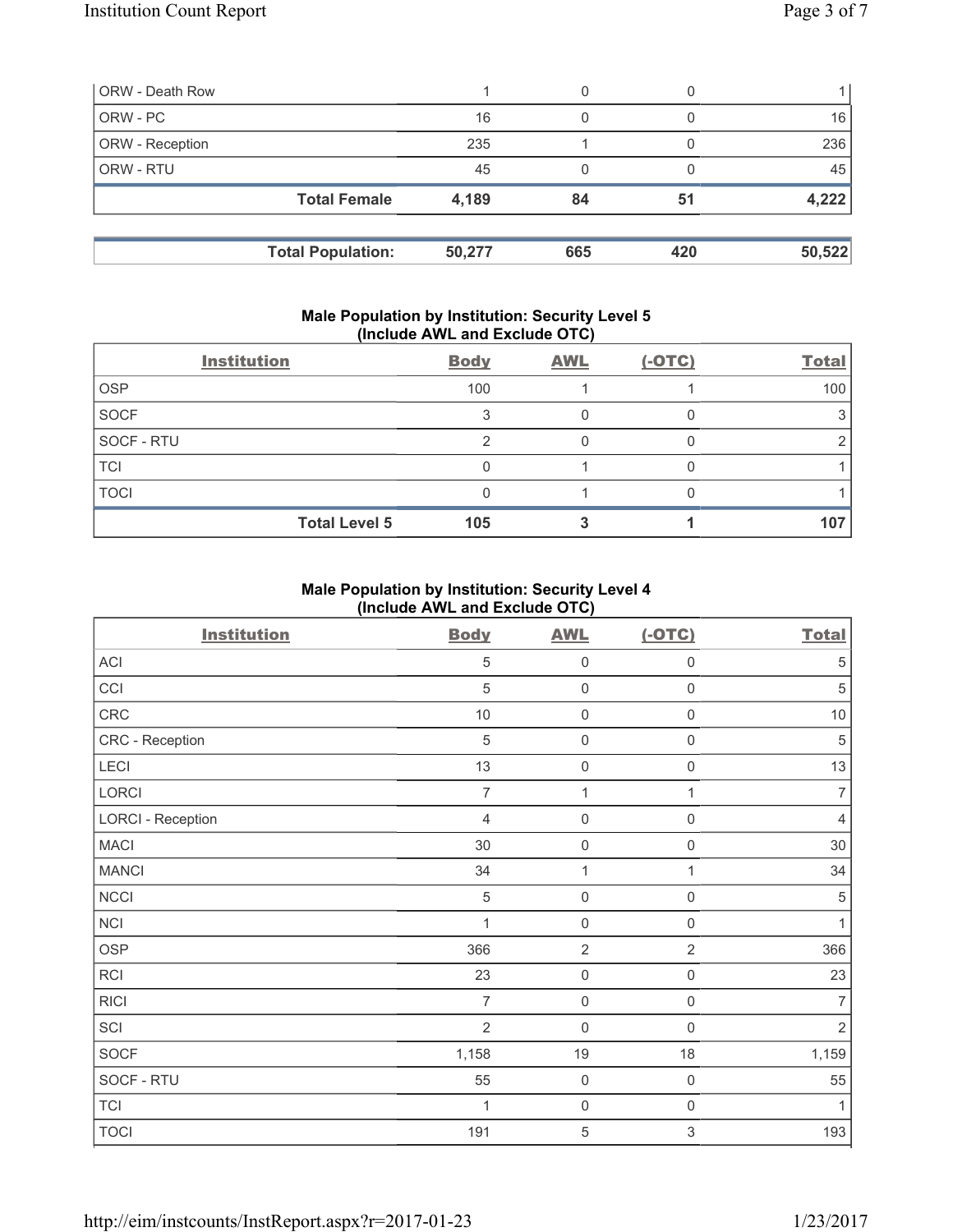| TOCI - PC      |                      | 19    |    |    | 19    |
|----------------|----------------------|-------|----|----|-------|
| <b>WCI</b>     |                      |       |    |    |       |
| <b>WCI-RTU</b> |                      |       |    |    |       |
|                | <b>Total Level 4</b> | 1,959 | 28 | 25 | 1,962 |

#### **Male Population by Institution: Security Level 3 (Include AWL and Exclude OTC)**

| <b>Institution</b>                | <b>Body</b>               | <b>AWL</b>          | $(-OTC)$                  | <b>Total</b>     |
|-----------------------------------|---------------------------|---------------------|---------------------------|------------------|
| <b>ACI</b>                        | 23                        | $\mathbf{1}$        | $\mathbf{1}$              | 23               |
| <b>BECI</b>                       | $\mathbf{1}$              | $\mathsf{O}\xspace$ | $\mathsf{O}\xspace$       | 1                |
| CCI                               | $\mathbf{1}$              | $\mathsf{O}\xspace$ | $\mathsf 0$               | 1                |
| CRC                               | 95                        | $\sqrt{5}$          | $\ensuremath{\mathsf{3}}$ | 97               |
| CRC - Cadre                       | 149                       | $\mathsf{O}\xspace$ | $\mathsf 0$               | 149              |
| CRC - Reception                   | 613                       | $\boldsymbol{9}$    | $\overline{7}$            | 615              |
| CRC - RTU                         | 48                        | $\mathsf{O}\xspace$ | $\mathsf 0$               | 48               |
| CRC - Youth                       | $\mathsf{O}\xspace$       | $\mathbf{1}$        | $\mathbf{1}$              | 0                |
| <b>FMC</b>                        | 6                         | $\mathsf{O}\xspace$ | $\mathbf 0$               | $\,6$            |
| FMC - Intensive Care - Male (CMC) | $\sqrt{2}$                | $\mathsf{O}\xspace$ | $\mathsf 0$               | $\mathbf 2$      |
| GCI                               | $\overline{2}$            | $\mathsf{O}\xspace$ | $\mathsf 0$               | $\overline{2}$   |
| <b>LAECI</b>                      | $\mathbf{1}$              | $\mathsf{O}\xspace$ | $\mathsf 0$               | $\mathbf{1}$     |
| LECI                              | 1,990                     | $\,8\,$             | $\sqrt{5}$                | 1,993            |
| LECI - Camp                       | $\mathbf{1}$              | $\mathbf 0$         | $\mathbf 0$               | 1                |
| LORCI                             | 69                        | 40                  | 35                        | 74               |
| <b>LORCI - Cadre</b>              | 96                        | $\mathsf{O}\xspace$ | $\mathsf 0$               | 96               |
| <b>LORCI - Reception</b>          | 677                       | $\sqrt{2}$          | $\sqrt{2}$                | 677              |
| <b>MACI</b>                       | 973                       | $\boldsymbol{9}$    | $6\,$                     | 976              |
| <b>MANCI</b>                      | 2,160                     | 24                  | 24                        | 2,160            |
| MCI                               | $10$                      | $\mathsf{O}\xspace$ | $\mathsf 0$               | 10               |
| <b>NCCI</b>                       | 10                        | $\mathbf{1}$        | 1                         | 10               |
| <b>NCI</b>                        | 11                        | $\mathsf{O}\xspace$ | $\mathsf 0$               | 11               |
| PCI                               | 33                        | $\mathsf 3$         | 1                         | 35               |
| <b>RCI</b>                        | 1,872                     | 23                  | 18                        | 1,877            |
| <b>RICI</b>                       | $\overline{7}$            | $\mathsf{O}\xspace$ | $\mathbf 0$               | $\boldsymbol{7}$ |
| SCI                               | $\overline{c}$            | $\mathsf 0$         | $\mathsf{O}\xspace$       | $\overline{2}$   |
| <b>SOCF</b>                       | $\ensuremath{\mathsf{3}}$ | $\mathsf 0$         | $\mathsf 0$               | $\sqrt{3}$       |
| SOCF - RTU                        | $\overline{4}$            | $\mathsf{O}\xspace$ | $\mathsf 0$               | 4                |
| <b>TCI</b>                        | 1,024                     | 11                  | $\boldsymbol{7}$          | 1,028            |
| TCI - Camp                        | $\mathbf{1}$              | $\mathsf{O}\xspace$ | $\mathsf 0$               | $\mathbf{1}$     |
| <b>TOCI</b>                       | 679                       | $\overline{7}$      | $\overline{7}$            | 679              |
| <b>TOCI - PC</b>                  | 81                        | $\mathsf{O}\xspace$ | $\mathsf{O}\xspace$       | 81               |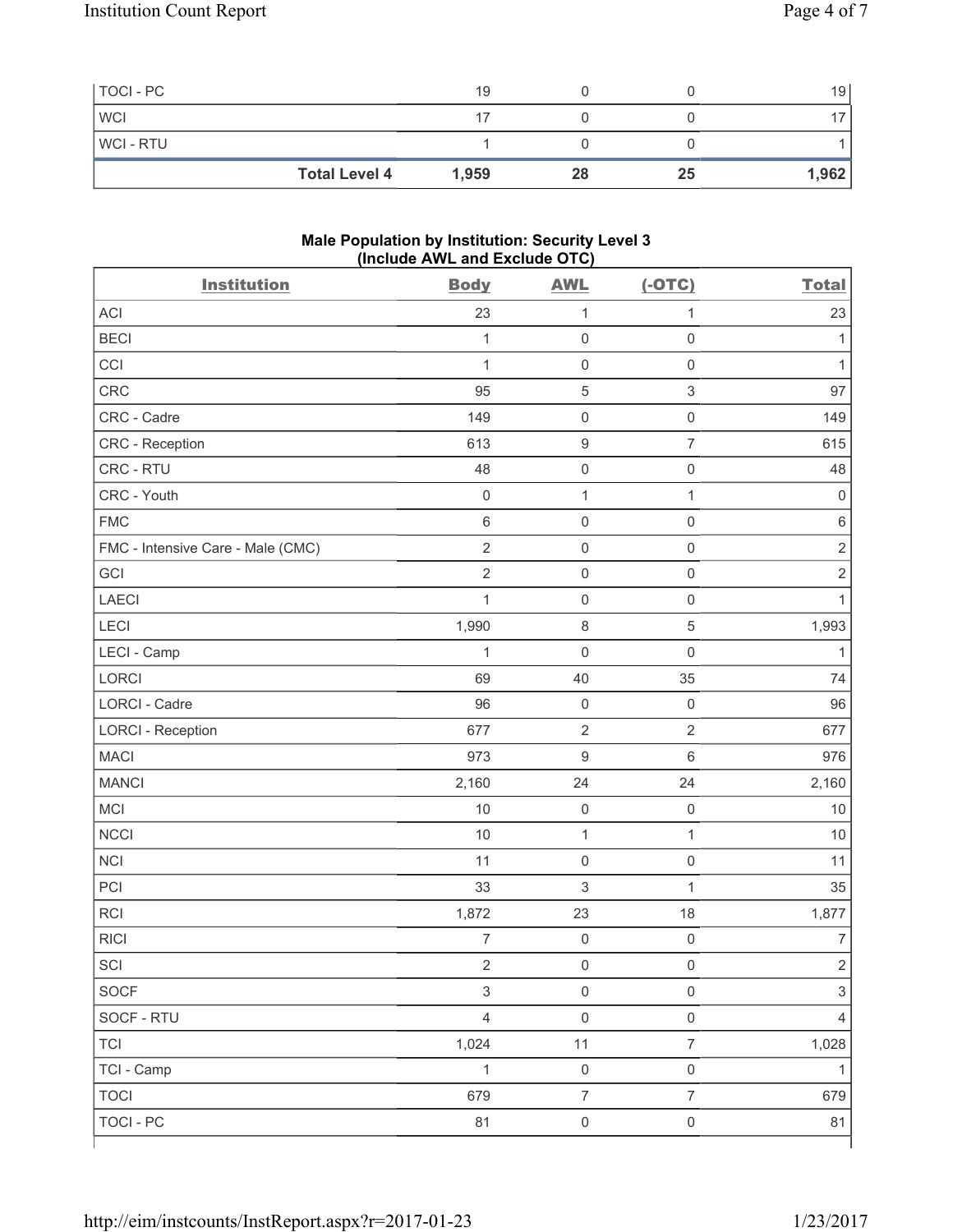| <b>WCI</b>     |                      | 1,119  |     |     | ,120   |
|----------------|----------------------|--------|-----|-----|--------|
| <b>WCI-RTU</b> |                      |        |     |     |        |
|                | <b>Total Level 3</b> | 11,840 | 150 | 123 | 11,867 |

# **Male Population by Institution: Security Level 2 (Include AWL and Exclude OTC)**

| <b>Institution</b>                | <b>Body</b>      | <b>AWL</b>                | $(-OTC)$            | <b>Total</b>     |
|-----------------------------------|------------------|---------------------------|---------------------|------------------|
| <b>ACI</b>                        | 741              | $\ensuremath{\mathsf{3}}$ | $\overline{2}$      | 742              |
| ACI-PC                            | 98               | $\mathsf 0$               | $\mathsf{O}\xspace$ | 98               |
| <b>ACI - RTU</b>                  | 74               | $\mathbf 0$               | $\mathsf 0$         | 74               |
| <b>BECI</b>                       | 1,395            | 19                        | $\boldsymbol{9}$    | 1,405            |
| CCI                               | 1,833            | 19                        | 12                  | 1,840            |
| CRC                               | 190              | $\sqrt{2}$                | $\mathbf{1}$        | 191              |
| CRC - Cadre                       | 91               | $\mathsf{O}\xspace$       | $\mathsf 0$         | 91               |
| CRC - Reception                   | 252              | $\,$ 5 $\,$               | $\overline{4}$      | 253              |
| <b>FMC</b>                        | 6                | $\mathbf 1$               | $\mathsf 0$         | $\overline{7}$   |
| FMC - Intensive Care - Male (CMC) | 19               | $\mathsf{O}\xspace$       | $\mathbf 0$         | 19               |
| GCI                               | 637              | $\,6\,$                   | $\mathsf 3$         | 640              |
| <b>GCI-RTU</b>                    | 30               | $\mathsf{O}\xspace$       | $\mathsf 0$         | 30               |
| <b>LAECI</b>                      | 1,118            | 16                        | 15                  | 1,119            |
| LECI                              | 61               | $\mathsf{O}\xspace$       | $\mathsf 0$         | 61               |
| LECI - Camp                       | $\overline{2}$   | $\mathbf 0$               | $\mathsf{O}\xspace$ | $\overline{2}$   |
| LOCI                              | 1,243            | 14                        | $\boldsymbol{9}$    | 1,248            |
| LORCI                             | 125              | 32                        | 27                  | 130              |
| LORCI - Cadre                     | 59               | $\mathsf{O}\xspace$       | $\mathsf{O}\xspace$ | 59               |
| <b>LORCI - Reception</b>          | 263              | $\overline{2}$            | $\mathbf 2$         | 263              |
| <b>MACI</b>                       | 64               | $\mathsf 0$               | $\mathsf 0$         | 64               |
| <b>MANCI</b>                      | 26               | $\mathbf 1$               | $\mathbf{1}$        | 26               |
| MCI                               | 1,476            | 23                        | 12                  | 1,487            |
| MCI - Camp                        | $\mathbf{1}$     | $\mathsf{O}\xspace$       | $\mathsf{O}\xspace$ | 1                |
| <b>NCCI</b>                       | 1,455            | 17                        | 12                  | 1,460            |
| <b>NCI</b>                        | 1,674            | 24                        | 12                  | 1,686            |
| PCI                               | 666              | $16$                      | $\overline{7}$      | 675              |
| <b>RCI</b>                        | 227              | 1                         | 1                   | 227              |
| <b>RICI</b>                       | 1,526            | 18                        | $\boldsymbol{9}$    | 1,535            |
| SCI                               | 841              | 18                        | 14                  | 845              |
| <b>TCI</b>                        | 14               | $\mathsf{O}\xspace$       | $\mathsf 0$         | 14               |
| <b>TOCI</b>                       | $\boldsymbol{9}$ | $\mathsf{O}\xspace$       | $\mathsf 0$         | $\boldsymbol{9}$ |
| <b>WCI</b>                        | 24               | $\mathsf{O}\xspace$       | $\mathsf{O}\xspace$ | 24               |
| WCI - RTU                         | $\sqrt{2}$       | $\mathsf{O}\xspace$       | $\mathsf 0$         | $\overline{2}$   |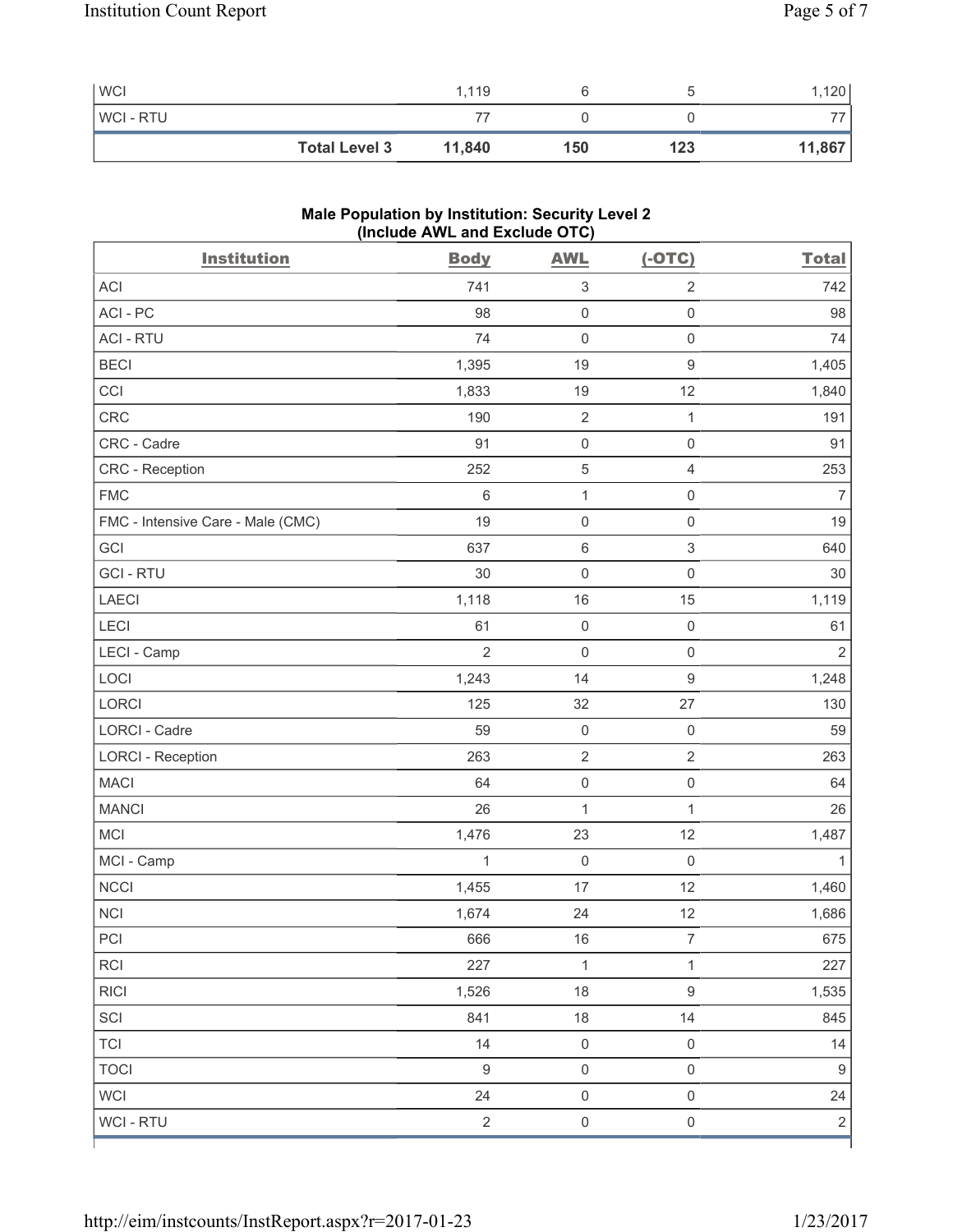| <b>Total Level 2</b> | 16,242 | 237 | 152 | 16,327 |
|----------------------|--------|-----|-----|--------|
|----------------------|--------|-----|-----|--------|

| <b>Institution</b>                | <b>Body</b>    | <b>AWL</b>                | $(-OTC)$                  | <b>Total</b>   |
|-----------------------------------|----------------|---------------------------|---------------------------|----------------|
| <b>ACI</b>                        | 688            | $\sqrt{2}$                | 1                         | 689            |
| ACI-PC                            | $\overline{2}$ | $\mathsf{O}\xspace$       | $\mathbf 0$               | $\overline{2}$ |
| <b>ACI - RTU</b>                  | 30             | $\mathbf{1}$              | $\mathbf{1}$              | 30             |
| <b>BECI</b>                       | 810            | 13                        | $\,6\,$                   | 817            |
| <b>BECI - Camp</b>                | 491            | $\mathsf{O}\xspace$       | $\mathsf{O}\xspace$       | 491            |
| CCI                               | 754            | $\ensuremath{\mathsf{3}}$ | $\ensuremath{\mathsf{3}}$ | 754            |
| CRC                               | 97             | $\mathbf 1$               | 1                         | 97             |
| CRC - Reception                   | 138            | $\overline{4}$            | $\ensuremath{\mathsf{3}}$ | 139            |
| CRC - RTU                         | $\mathbf{1}$   | $\mathsf{O}\xspace$       | $\mathsf 0$               | $\mathbf{1}$   |
| <b>FMC</b>                        | 451            | $\ensuremath{\mathsf{3}}$ | $\mathsf{O}\xspace$       | 454            |
| FMC - Intensive Care - Male (CMC) | 22             | $\mathsf{O}\xspace$       | $\mathsf 0$               | 22             |
| GCI                               | 545            | 17                        | $\overline{4}$            | 558            |
| GCI - Camp                        | 747            | $\mathbf 2$               | $\mathsf{O}\xspace$       | 749            |
| <b>GCI-RTU</b>                    | 11             | $\mathsf{O}\xspace$       | $\mathsf 0$               | 11             |
| <b>LAECI</b>                      | 643            | $\,6\,$                   | $\ensuremath{\mathsf{3}}$ | 646            |
| LECI                              | 13             | $\mathsf{O}\xspace$       | $\mathsf 0$               | 13             |
| LECI - Camp                       | 177            | $\mathsf 0$               | $\mathsf{O}\xspace$       | 177            |
| LOCI                              | 1,023          | $\mathbf{1}$              | $\mathbf 0$               | 1,024          |
| LORCI                             | 34             | $\,6\,$                   | $\,6\,$                   | 34             |
| LORCI - Cadre                     | 8              | $\mathsf{O}\xspace$       | $\mathbf 0$               | 8              |
| <b>LORCI - Reception</b>          | 115            | $\mathbf 1$               | $\mathbf{1}$              | 115            |
| MACI - Minimum                    | 1,254          | $\sqrt{5}$                | $\mathsf 0$               | 1,259          |
| <b>MANCI</b>                      | 19             | $\overline{4}$            | 1                         | 22             |
| MANCI - Camp                      | 416            | $\overline{2}$            | 1                         | 417            |
| MCI                               | 501            | $\,8\,$                   | $\ensuremath{\mathsf{3}}$ | 506            |
| MCI - Camp                        | 311            | 1                         | 0                         | 312            |
| <b>NCCI</b>                       | 941            | 12                        | $\sqrt{5}$                | 948            |
| NCCI - Camp                       | 465            | $\mathsf{O}\xspace$       | $\mathsf 0$               | 465            |
| <b>NCI</b>                        | 768            | $\,6\,$                   | $\sqrt{2}$                | 772            |
| <b>OSP</b>                        | $\sqrt{5}$     | $\mathbf{1}$              | $\mathbf 1$               | $\sqrt{5}$     |
| OSP - Camp                        | 142            | $\overline{2}$            | $\sqrt{2}$                | 142            |
| PCI                               | 1,326          | 20                        | $\,6\,$                   | 1,340          |
| <b>RICI</b>                       | 1,056          | 16                        | $\overline{7}$            | 1,065          |
| SCI                               | 1,175          | 15                        | $\,$ 5 $\,$               | 1,185          |
| <b>TCI</b>                        | 41             | $\,8\,$                   | $\,$ 5 $\,$               | 44             |

## **Male Population by Institution: Security Level 1 (Include AWL and Exclude OTC)**